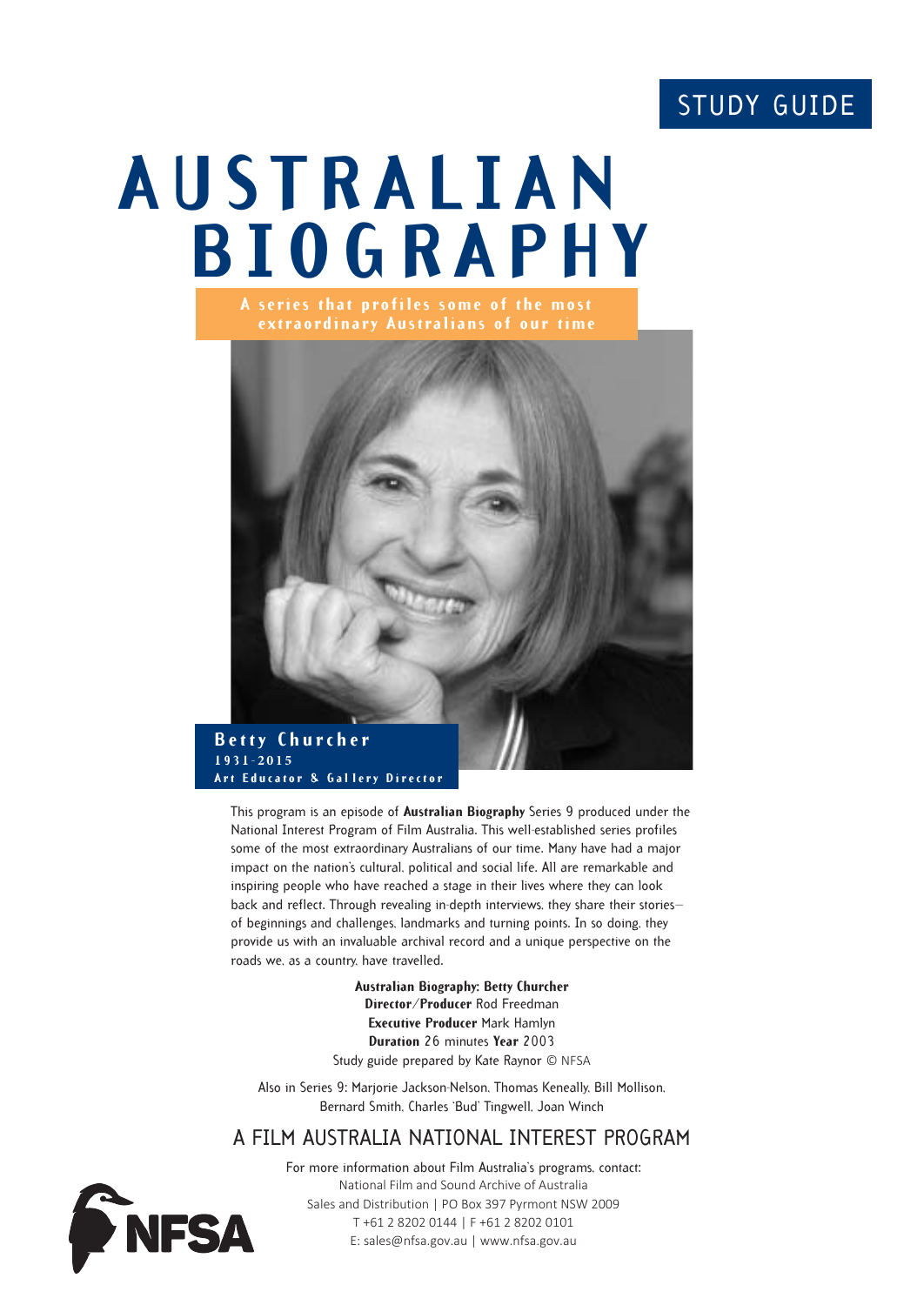#### **SYNOPSIS**

Art has always been Betty Churcher's private and public passion. As an educator and a gallery director, her vision was to make people see art as accessible and relevant. As Director of the National Gallery of Australia from 1990 to 1997, she oversaw both its widening public appeal and its rise as an institution of cultural significance, locally and internationally.

The first female director of the gallery, Betty Churcher has been a role model for women for many years. She became the first woman director of a state art gallery when appointed to the West Australian Gallery in 1987. In 1982, she was the first female head of a tertiary institution as Dean of the School of Art and Design at Melbourne's Phillip Institute of Technology, where she had been lecturing.

Yet as a child Betty felt that 'just about everything I wanted to do, I couldn't because I was a girl'. Born in Brisbane in 1931, she grew up in a household where her mother and grandmother focused their attention on her brother.

Despite her father's view that education 'spoiled a girl', Betty won a scholarship and studied painting at London's Royal College of Art in the early 1950s, where she met and married fellow painter Roy Churcher. Back home, they set up a studio and art school together but Betty gave up painting after her first child.

She returned to work—initially as a teacher—when her fourth and youngest son started school. In 1974, after completing a Master of Arts in London, she published **Understanding Art**, which won The Times 'information book of the year' award. A career in academia followed along with senior roles on the Australia Council.

In this **Australian Biography** interview, Betty talks candidly of art, family and career and the determination that has driven her to achieve.

### CURRICULUM LINKS

This program will have interest and relevance for teachers and students at middle to senior secondary and tertiary levels. Curriculum links include Art, Curatorial Studies, English, SOSE/HSIE, Education, Women's Studies and Personal Development.

# ACTIVITIES AND DISCUSSION POINTS **The Film: Story of a Life**

Did you know anything about Betty Churcher prior to watching this program? If so, has watching the program changed your opinion of her in any way?

 Why might the filmmakers have thought Betty Churcher a worthy subject to be included in this series of **Australian Biography**?

 The programs in the **Australian Biography** series take the format of in-depth interviews with their subjects. Imagine that you are a producer on the series and that you could have access to three people from Betty's life—family, friends, colleagues, critics. Compile a list of four questions for each of these people, using this additional interview material to further develop the portrait of Betty given in this program. How would you decide who might offer a valuable perspective on her life and achievements? Consider what new details you might gather when formulating your questions. Write a production statement outlining what you hope to achieve.

#### **Betty Churcher: 'The overriding thing in my life is to get the best out of every situation'.**

Choose six adjectives to describe Betty.

 Do you think Betty would be satisfied with the way the program represents her?

- What do you think are her strengths and weaknesses?
- **List three qualities you like about Betty.**

 Make a list of questions you would ask Betty if you had the opportunity to interview her.

 Betty says achievement and success have been important to her. What do you think has motivated her?

 Betty describes her father as a 'dour Scot', but 'I loved him very, very dearly. I looked on him as my support'. Write a paragraph describing someone in your family who offers you support, detailing what form that support takes.

 Betty says that her mother did everything around the house, while her father 'just sat and received his cups of tea and his slices of toast'. Is the division of domestic labour more equitable in your household? Who does what?

 Betty met Roy Churcher, a fellow artist, in London and they were married in 1955. As she says looking back now: 'I just felt he was someone that I would like to spend my life with. And that's how it turned out'. What qualities might have attracted Roy to Betty? What do you think makes a successful marriage?

 When the couple returned to Brisbane—on what was meant to be a temporary visit—Roy created something of a sensation. Why did policemen stop them on the street? What does this anecdote reveal about Queensland at the time?

Betty enjoyed teaching. What are the qualities of a good teacher?

 Betty left her family for a year to teach at the Phillip Institute in Victoria. She says that in retrospect, leaving her family was a mistake. Why does she think this?

 Betty describes herself as 'a bit of a cat that walked by itself'. What does she mean?

 When asked what she most wants to get out of the next phase of her life, Betty answers: 'A little bit more peace, time to myself'. What is the next phase of your life? What do you imagine you will be doing five years from now? Write a scenario for your future, full of optimism and hope.

#### **Betty: The First Woman To …**

 The interview begins with Betty reflecting on the forces that have driven her career: 'I suppose it's ambition, but my determination to do things has been grounded in the fact that I was told very early and very firmly that I couldn't'. Who told her this and why?

 Betty talks at length about the intensity with which her mother and grandmother focused on her brother, Ian. She was aware from an early age that there were double standards as far as the hopes and aspirations of boys and girls were concerned: 'I felt I'd been born the wrong sex. What terrible bad luck to be born a girl!' Despite her obvious academic potential, Betty's father wanted her to leave school after Year 10, because he believed that further education 'spoils a girl'. What do you think he meant by this? Have you ever felt that opportunities were denied you because of your sex or for any other reason?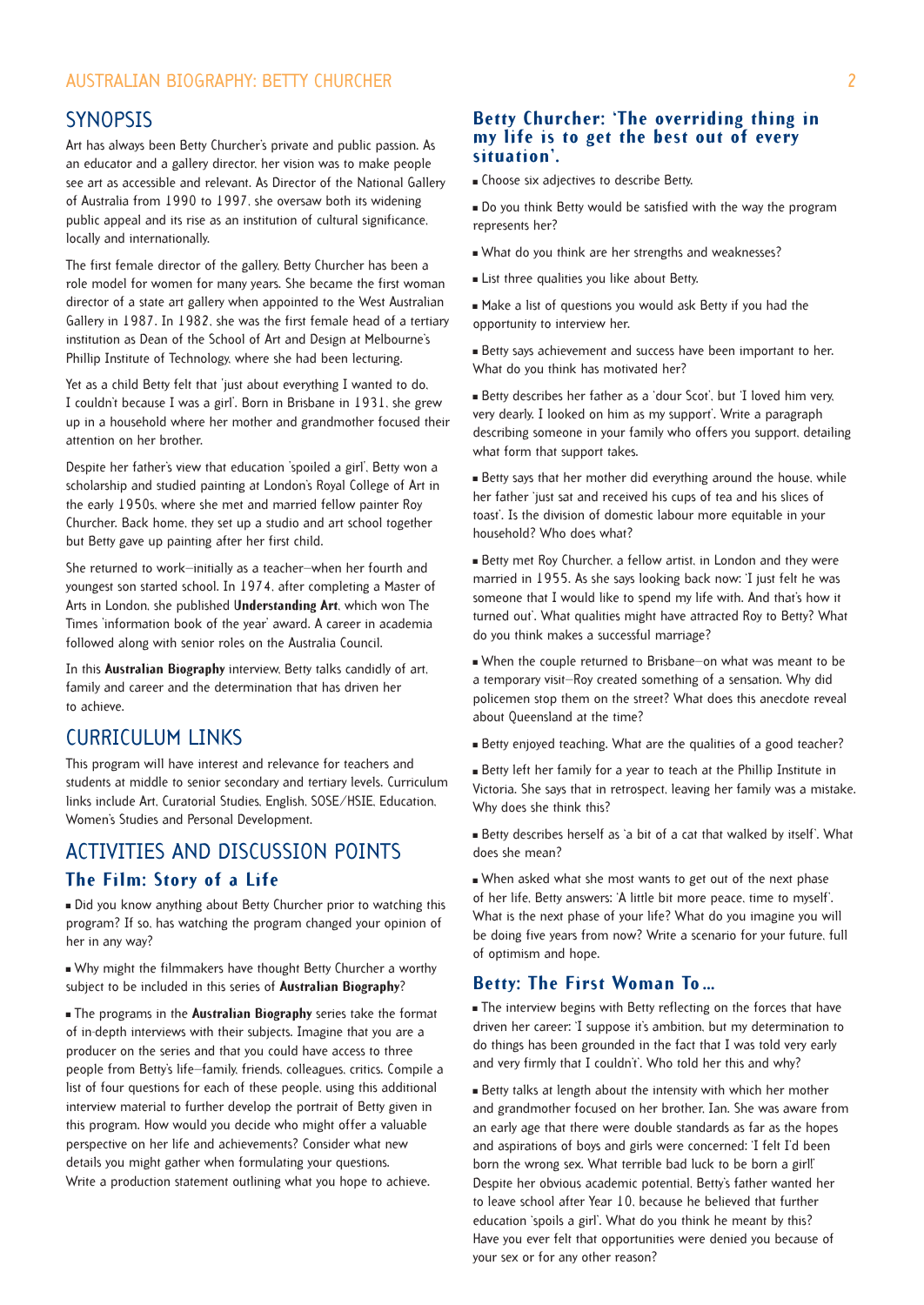#### AUSTRALIAN BIOGRAPHY: BETTY CHURCHER 3

 Betty felt that her mother ranked the people in her life in order of their importance to her: parents, husband, son, daughter. As Betty says, no one was happy with their ranking. Everybody wants to feel important to those they love. What effect do you think Betty's mother might have had on Betty's sense of self-worth as a child?

Betty speaks very highly of the headmistress, Miss Craig, at the secondary college she attended, Somerville House. What did she admire about Miss Craig? Imagine you are Miss Craig. Write a reference for the young Betty to the Royal College of Art in London.

 What is Betty's opinion of co-education? Do you think there are disadvantages for girls in mixed-sex schools? Devise three arguments for and against single-sex schools.

 Betty talks of the feminine ideals of her youth and her failure to fit the preferred mould: 'I was quite wrong for the age. I was very tall, very thin and very angular and the thing to be then was petite and bosomy with an hourglass figure. I was always taller than any of the boys'. What are the feminine and masculine ideals today? List six qualities women and men aspire to for themselves and each other.

Essay topic: Betty was lucky to be 'wrong for the age'. Discuss.

 Roy fell in love with Brisbane and they did not to return to London. They established an art school and studio, but Betty abandoned her own painting after she became pregnant. Does she regret this?

 Betty describes trying to paint while one of her young children— 'this dribbling, screaming face'—pressed against the window, demanding she put down her brush and attend to him. She says she tried doggedly to keep painting and ignore the frantic little face, but eventually she abandoned the picture. What does this story suggest about the difficulties of balancing the demands of motherhood with other activities? Could Betty have been a good mother and continued to pursue her art while her four boys were young? Do fathers of young children face similar dilemmas? If Betty was a young artist and mother now, do you think she would still face difficulties reconciling her work and family commitments? What has changed for women in the intervening decades?

 Betty says, 'I always think: Am I adequate?' She describes this as the 'Who, me?' syndrome, the female scourge of her generation. Do you agree with her assertion that this is no longer a problem for young women today?

 When Betty was appointed to the National Gallery of Australia, one newspaper ran with the headline: 'Fifty-Eight Year Old Mother of Four Gets Top Job'. As she dryly comments, James Mollison's appointment to the NGV was not announced: 'Fifty-Eight Year Old Father of None Gets Top Job'. Look for examples of gender bias in your daily newspaper. Can you identify any instances of double standards?

#### **Art For Art's Sake: 'When I open a can of sardines, I expect everyone to stand up and applaud!'**

 Betty says she was obsessed with art at an early age and that it was clear this was her forté. Describe something you feel passionate about. How did this come to be important to you?

 Betty was thrilled to win the scholarship to the Royal Academy of Art in London: 'It was the best thing that I've ever had. Nothing has ever touched it… It was just as if all my dreams had come to fruition… I thought, I'm outta here. I'm going to have a whole new life'. Imagine you are Betty at the age of 20. Write a diary entry

explaining how you feel about the prospect of international travel and study. Try to capture a sense of her excitement at the boundless opportunities opening up to her, and her feeling of liberation from the small town mores of Brisbane in the early 1950s.

 One of Betty's teachers in London, Ruskin Spear, said that her trouble was she tried too hard. What do you think he meant by that criticism?

 Were there any women on staff at the Royal College of Art while Betty studied there? Are there any women on staff now?

 Betty was the Director of the National Gallery of Australia (NGA) from 1990 to 1997. What skills would you need to succeed in such a position?

Who is currently on the board of the Australia Council?

(http://www.australiacouncil.gov.au/)

 Betty established her reputation at the Gallery by organising major exhibitions such as 'Rubens and the Italian Renaissance', 'Turner' and 'Rembrandt To Renoir'. As she puts it, 'I was determined that Australians would get to see the very best'. Why do you think these blockbuster shows might take two or three years to coordinate?

 Make a list of some of the activities a director of a major gallery might be expected to perform in an average week.

 During her time at the NGA, Betty was criticised for not collecting enough contemporary Australian work. How does she respond to that criticism?

 Betty sees the key role of a national gallery as serving an encyclopaedic function. What does she mean by this and what difficulty is inherent in this process?

 Betty says that with being a mother, a teacher and a gallery director, one thing leads into another, and all of her varied experiences have informed her style of leadership: 'Sometimes, when I was dealing with a really difficult situation at the gallery, I'd think, "Well, thank goodness I've had four sons and had to deal with all of their different personalities and their conflicts and their problems".' Describe a skill you have in one field that has application in another area. Make a list of the skills acquired as a mother that might be useful in areas such as education and administration.

How does Betty describe Robert Holmes A'Court?

 Betty discusses her role as the public face of the National Gallery, with a necessarily high media profile, and says, 'It all costs'. What does she mean?

 Is art important to you? Choose a work of art that has some significance for you and present an account of it to the class.

■ Write a review of a work of art held at the NGA. For information about events, exhibitions and collections, go to www.nga.gov.au.

 Imagine you are the current director of the NGA and you can curate any exhibition you wish. Write a program for your dream exhibition. Include images and explain your choices.